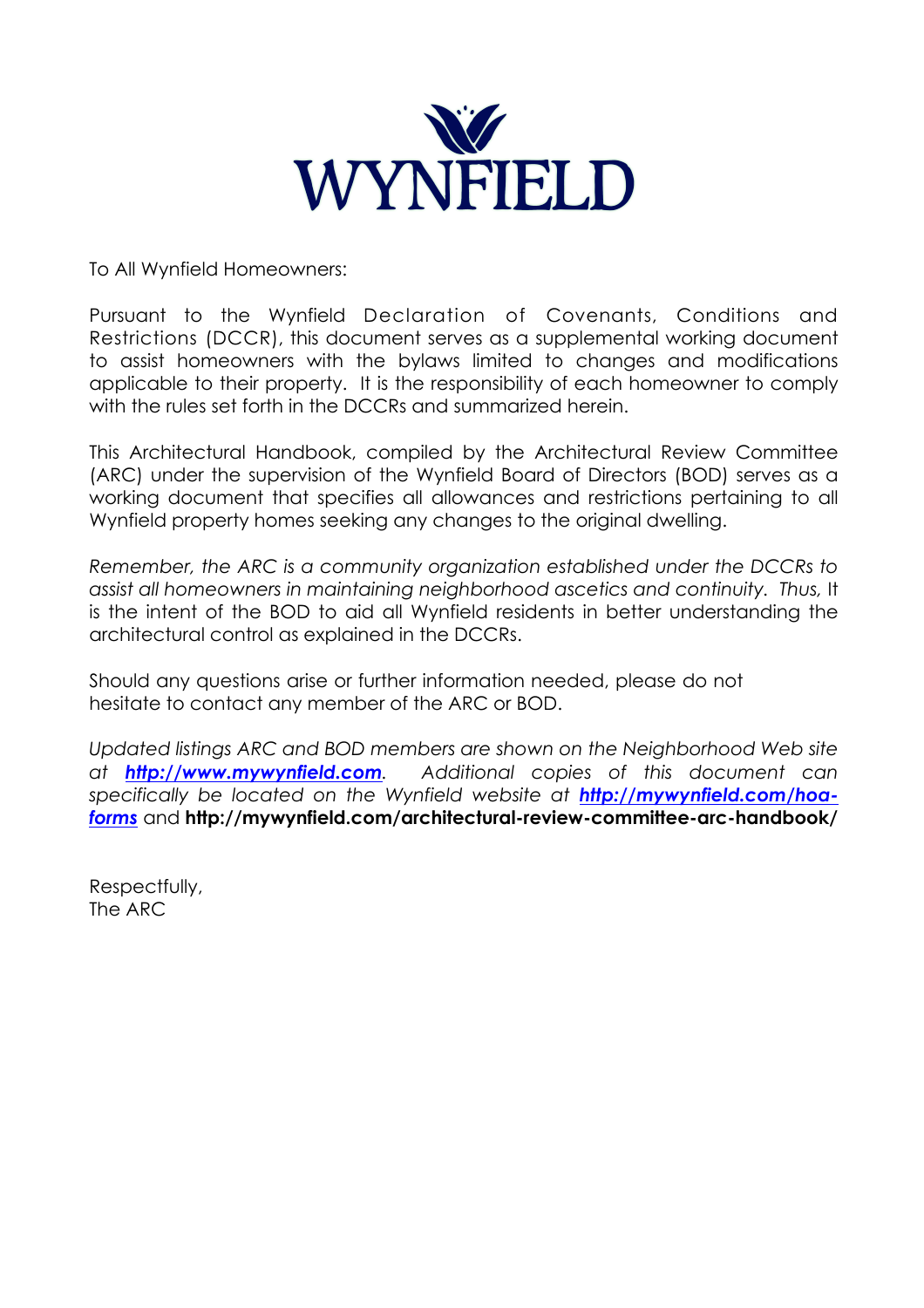Homeowners must apply in writing to the ARC, as required by the DCCR, for approval of but not limited to any addition, alteration, modification, or exterior maintenance resulting in exterior dwelling and/ or property changes. The **Application Form** for this process can be downloaded from the neighborhood Web site, at **http://mywynfield.com/hoaforms** or via the direct URL at **http://mywynfield.com/wpcontent/uploads/2011/08/ARCFORM-Wynfield-UPDATED.pdf**

**THE ARC WILL ACT ONLY ON WRITTEN REQUESTS.** The ARC examines all proposals submitted for review and will document in writing and subsequently submit to the Property Management Company all decisions and/ or recommendations. The ARC's findings will be forwarded to the Homeowner through the Property Management Company. If elected, these findings can be electronically mailed to the Homeowner.

Documentation will, in all cases, cite the ARC's findings. In cases of proposal approval, the ARC will notify the homeowner and may or may not include further recommendations. For proposals declined, the application will be returned unapproved and may include suggestions or recommendations for alternate recourse.

The ARC chairperson will maintain file copies of the original proposal, comments, and project proposal vote details. Cover letters for both approved and denied proposals will include a copy of the appropriate standards specifically applicable.

*To submit a request for ARC approval, please complete the ARC's Request for Architectural Approval Form* and verify the inclusion of the following information. Send completed form to the Wynfield ARC in care of Hawthorne Management Company PO Box 11906, Charlotte, NC 28220.

The following needs to accompany the application form referenced above:

- Homeowner Name
- House Address
- Homeowner's Email address
- Day and night telephone numbers,
- Type of proposed modification including a detailed description of improvements,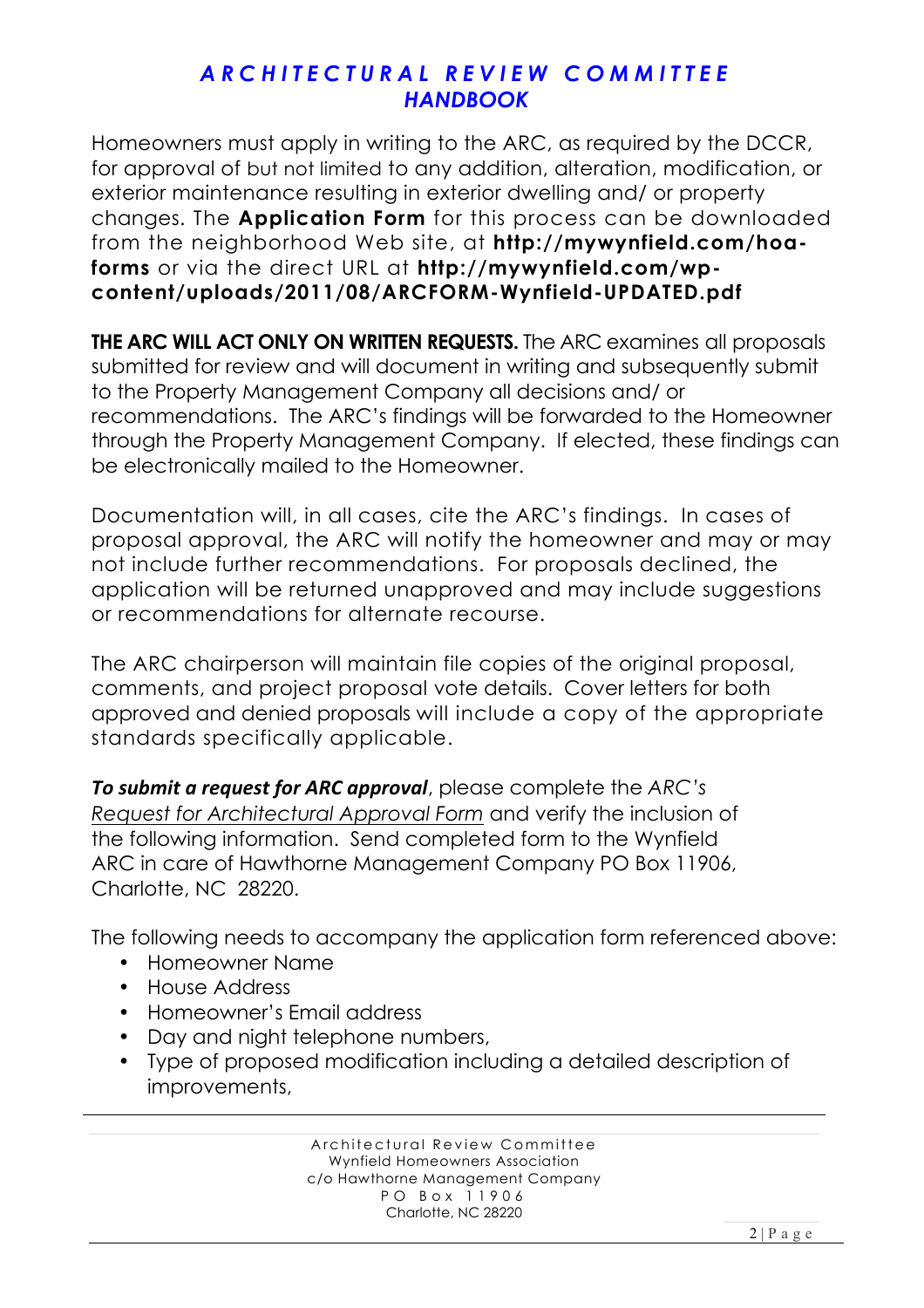- Project material specifications such as but not limited to color, composition, manufacture, etc.,
- Contractor information, if applicable
- Project dimensions, copy of property survey with proposed changes and/or additions clearly displayed. This includes but is not limited to site schematic, pertinent contractor drawings and proposed project plot plan, if applicable,
- Estimated start and completion dates, and
- A personal check made out to the Wynfield Homeowners Association in the amount of \$5 for application processing.

*Please be aware that the ARC has full authority to request material samples and paint samples. When modifying the exterior dwelling color, please submit sample color of the proposed paint.*

The ARC will review homeowner requests upon receipt of the appropriate information. Applicants will be informed by electronic mail of the ARC's preliminary findings.

For denied applications, appropriate citations will be provided. Applicant may re-submit the request with subsequent changes for ARC review.

# **NO APPLICANT SHALL PROCEED WITHOUT DOCUMENTED ARC APPROVAL.**

The ARC and BOD encourage all Applicants to meet with the ARC for project related discussions prior to project submittal.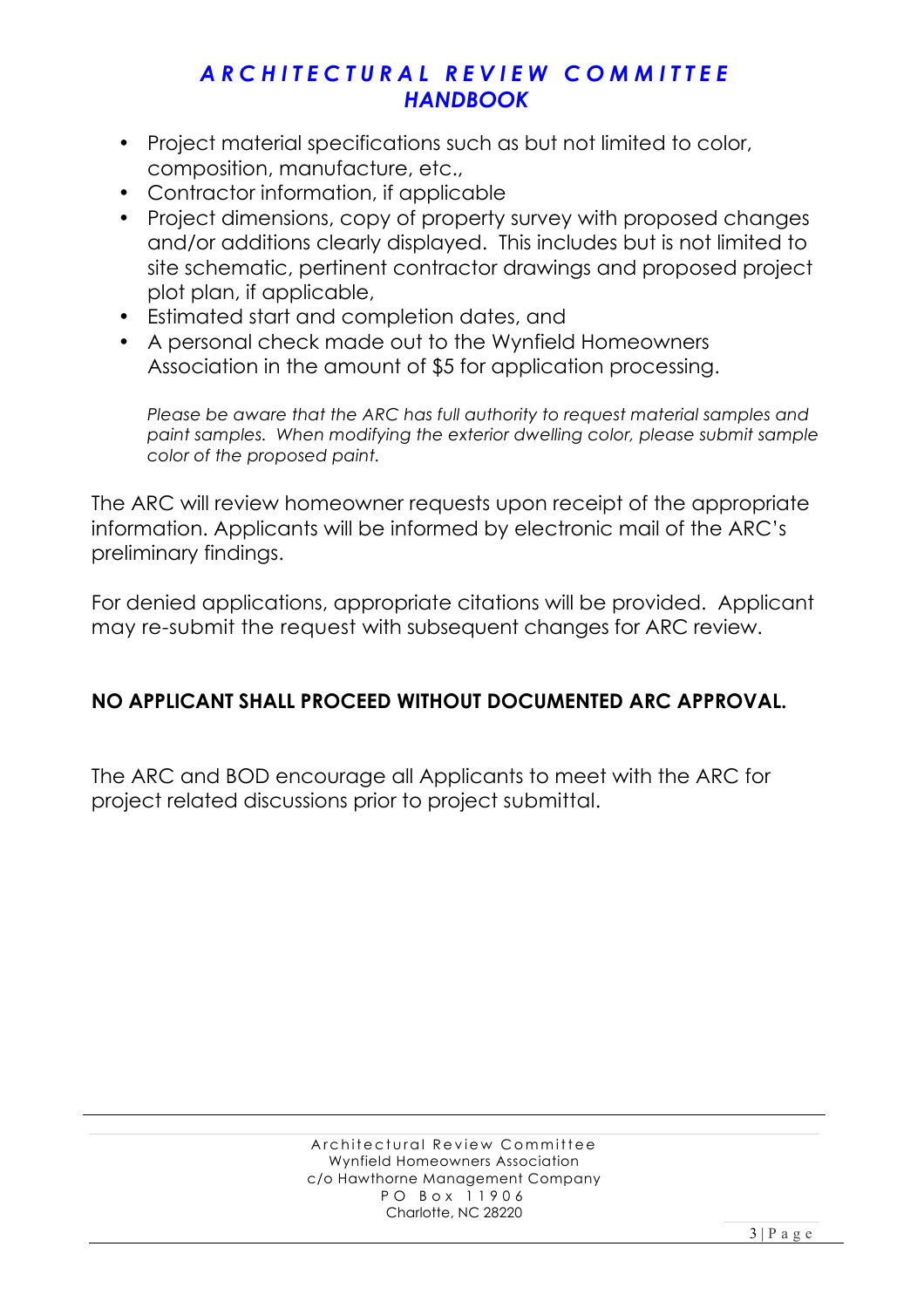For subsequent ARC project denials and thus, no resolution, the applicant may petition to meet with the BOD of the Association to seek assistance for resolution.

**In cases of expedited matters, the ARC**, **will make every effort to accommodate an applicant's proposal. Thus, such proposals may be "conditionally" approved pending the procurement of supplemental information. In such cases, please contact the ARC immediately.** 

#### *In no case will the consideration of any proposal be delayed beyond fifteen (15) days from receipt.*

The ARC will not attempt to evaluate the technical details of proposals such as strength of materials, electrical requirements, or other similar matter governed by building code requirements.

ARC approval does not alleviate any and all responsibility of the homeowner to abide by all applicable state, city, county and local codes pertaining to building, mechanical, plumbing, electrical, gas, fire energy, and administrative regulative protocols.

Thus, all formal approvals will be contingent upon the following:

- Homeowners are responsible for complying with all appropriate building codes, and obtaining any and all necessary permits as outlined in the inspections and detailed above,
- All construction debris will be promptly removed.
- The ARC in conjunction with the local governing municipality will address any grading for drainage purposes separately. Grading for drainage purposes will be compliant with applicable storm water and surface water standards and guidelines set forth by the Mecklenburg Department of Water Quality.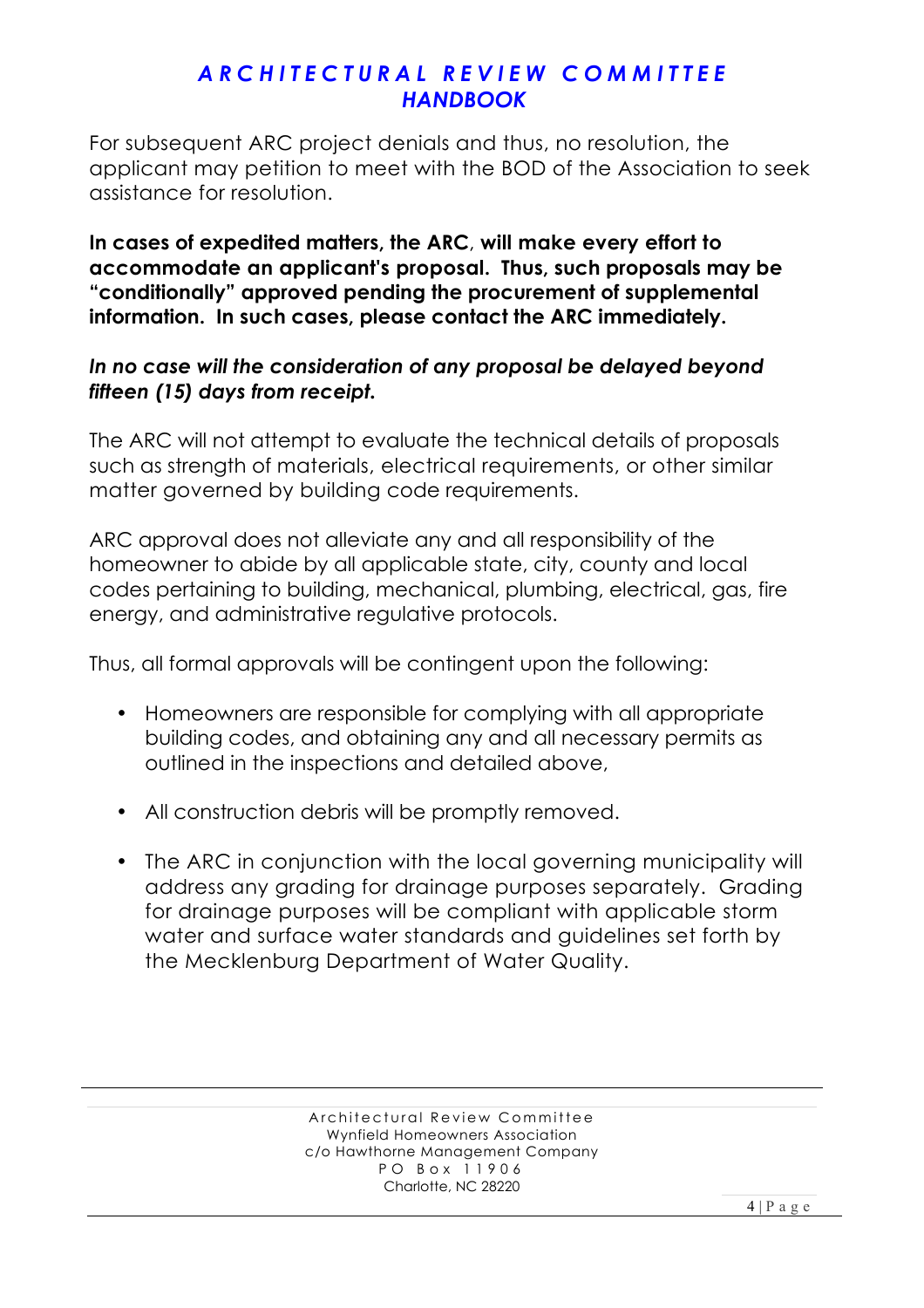For emergency cases such as but not limited to fire, water, storm, hail, etc. and/ cases defined as "acts of God" emergencies where ARC approval would normally be applied, the homeowner will not be in violation of ARC requirements as defined by the DCCRs if he proceeds with work necessary to protect his property, This does not relieve the homeowner of the responsibility to file a follow-up proposal for review.

The ARC committee will perform follow up reviews of completed approval request projects for compliance with approved specifications.

For your convenience, the ARC has provided the following outline as guidance:

- 1. The following is an interpretation of **Section 6.3** of the DCCR and shall be utilized by the ARC in evaluating submittals:
	- Homeowners are allowed to construct their own accessory structures such as patios, walks, decks, tool sheds, play equipment, fences, screen, landscape features, etc.
	- Homeowners will be required to engage the services of a qualified professional builder for the construction of enclosed structures ("attached to" or "detached from" the primary dwelling) such as screen porches, sunrooms, garages, garage additions, dormer additions, playrooms, dens, gazebos, etc.
	- **Section 7.3(a)** specifies a minimum 6' sideline setback for all structures.
- 2. The ARC shall be a positive influence within the community. Thus, the ARC has a responsibility to the community as well as to the individual homeowner to approve only those modifications that will have a positive impact on our community.
- 3. All proposed fence designs, regardless of type or construction, must be approved by the ARC prior to construction (**DCCR, Section 17, Article VI**  and Article VII). The ARC has the ability to withhold approval for appropriate reasons including aesthetic considerations.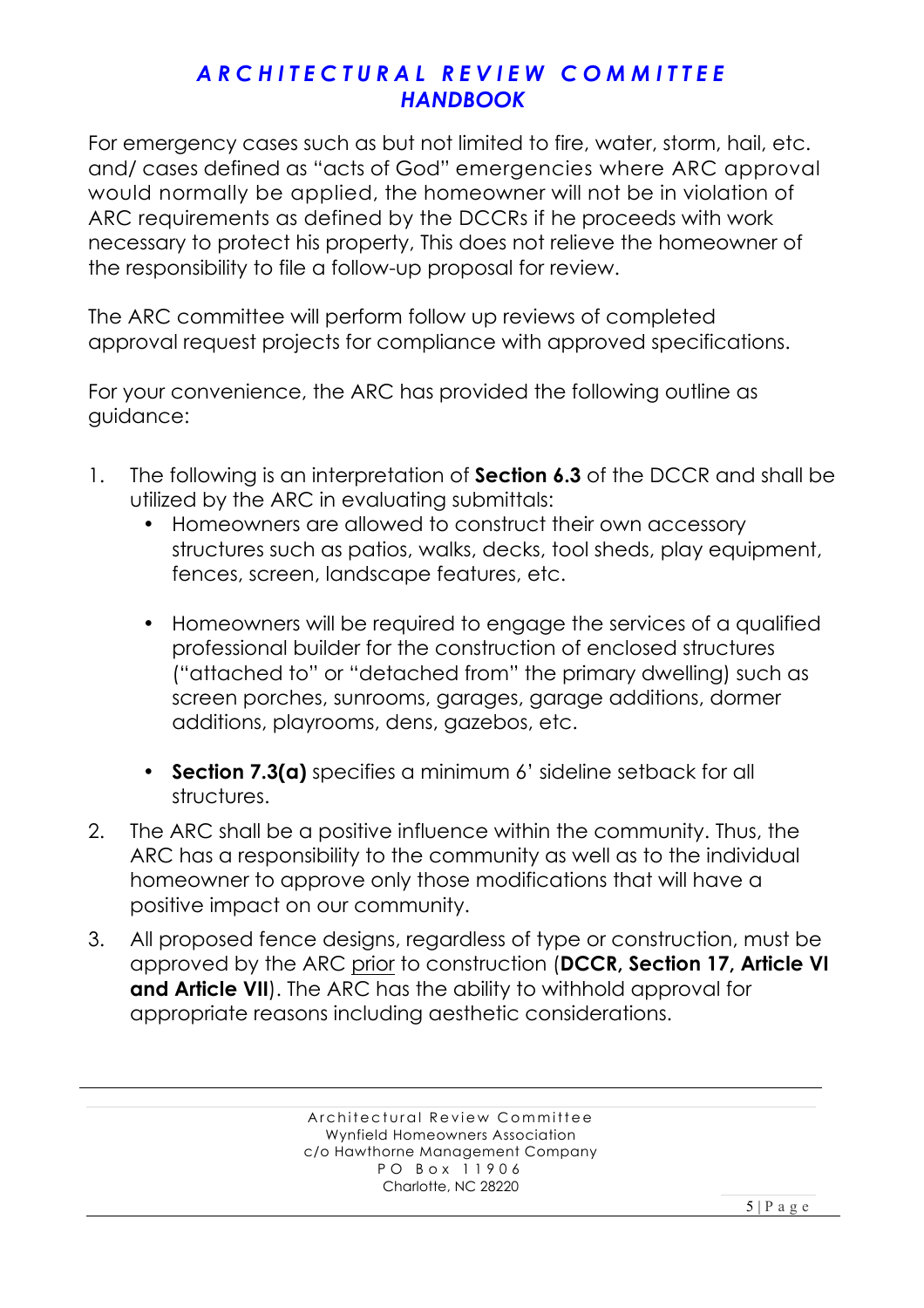- 4. All playground and recreational equipment must be submitted for approval. Typically, metal swing sets are prohibited. However, wood versions are a favorable alternative.
- 5. Remember, each homeowner is bound by the registered DCCR's. Any installation must ensure harmony of external design and location in relation to surrounding structures and topography.
- 6. Advances in manufacturing techniques and architectural uses of materials require close scrutiny. New materials proposed for use in changes, additions, or new construction will not be automatically rejected. Any **REPAIR** or replacement of roofs, painting of trim, windows, siding, etc. where color, texture, and/or appearance are unchanged **DO NOT** need approval. Minor additions, such as storm doors, storm windows, or decorative shutters **DO NOT** require approval.
- 7. All color, texture, and, appearance changes that differ from the existing appearance of the home **DO REQUIRE** prior approval by the ARC.
- 8. **Political SIGNS** may be displayed on homeowner's property only during the campaign period. After the elections, the signs must be promptly removed. **ALL SIGNS**, regardless of content, will be limited in size to that which can be mounted on a single stake.
- 9. **ABOVE-GROUND POOLS** will **NOT** be approved for installation in any location.
- 10. A homeowner will NOT install individual STREET LIGHTS or similar security lights. **FLOODLIGHTS/ Spotlights** designed to illuminate large areas may be installed in such a manner as not to affect other neighboring residences. Low-level accent lighting may be installed on private residences so as not to affect other neighboring residences.
- 11. **EXTERIOR DISHES** for receiving satellite transmissions shall not exceed 24 inches in diameter. **Placement of these receivers should be as inconspicuous as possible**.
- 12. All homeowners will be expected to **MAINTAIN THEIR HOMES AND YARDS** in good condition. In general, **landscaping and planting** do not require any prior approval of the ARC. However, if the landscaping affects the existing drainage pattern, then application must be made showing the proposed drainage alterations.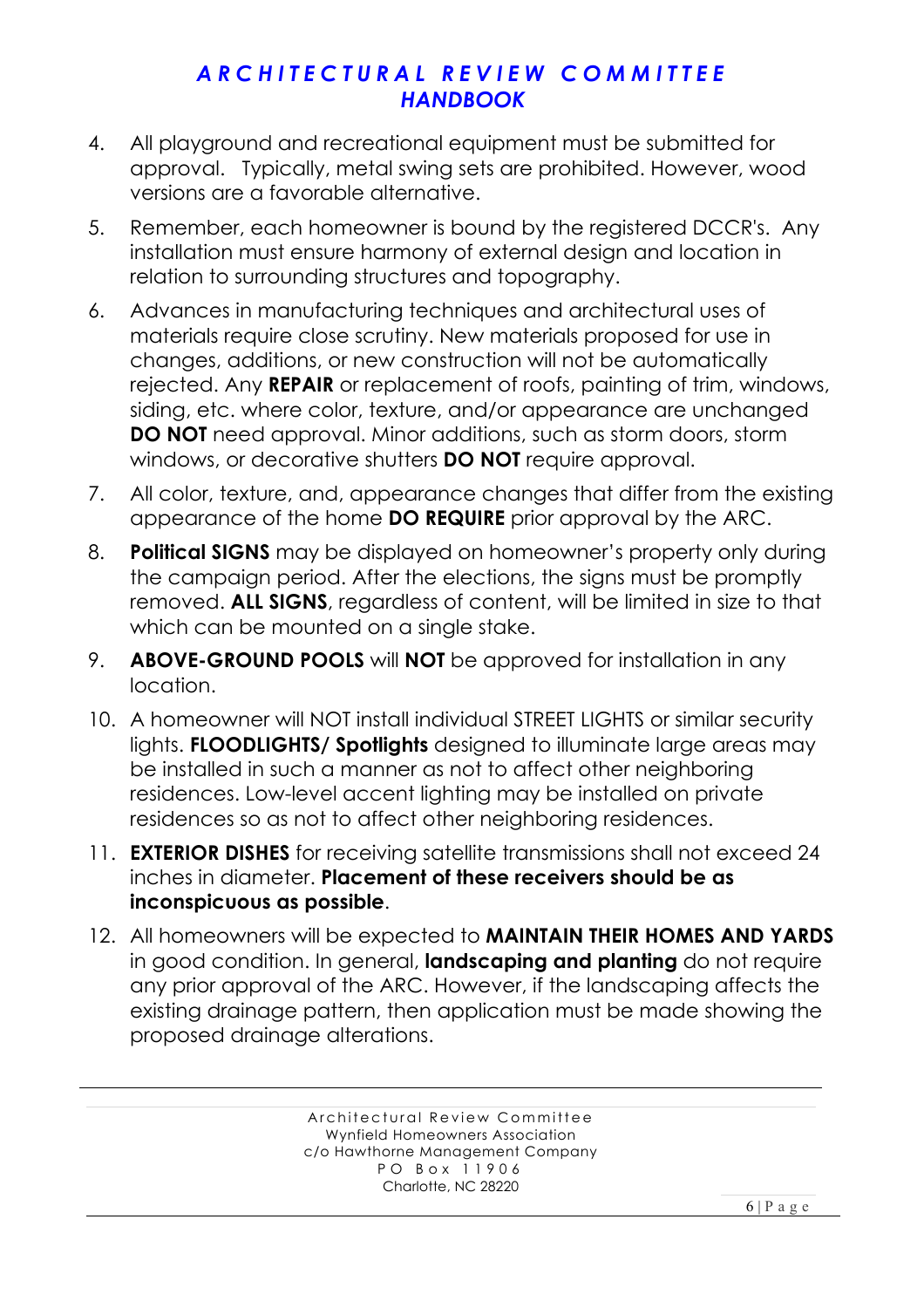Planting of any type on property easements that obstructs sight lines for vehicular traffic is not permitted.

Tree removal (clearing) on Greenway property is limited only to dead, dying, and diseased trees.

Tree removal on homeowner property may be regulated under the Mountain Island Watershed Ordinance limiting the removal of healthy trees greater than 2 inches in caliper. Please check with Mecklenburg County to confirm if your lot falls within the Mountain Island Watershed Protection area as some Wynfield lots are affected.

13. All **LAWNS** must be mowed and trimmed on a regular basis to maintain a uniform height not to exceed eight (8) inches. All areas not readily accessible for normal mowing must be trimmed by suitable means also to a uniform height not to exceed eight (8) inches on a regular basis. Such locations include, but are not limited to curbs, walks, foundations, creek banks, etc. Ground covers used in lieu of grass should be maintained in a manner appropriate to the type of cover used and must be kept free of weeds.

Perimeters of all **natural areas** must be mowed or-trimmed on a regular basis to a uniform height not to exceed eight (8) inches. Normal lawn grasses such as Fescue should not be planted nor allowed to grow in natural areas. If natural areas are mulched with bark or pine straw, it must be maintained and replenished as necessary.

**Decorative plantings** must be maintained. Dead shrubs and flowers should be promptly removed. Regular trimming must be applied where necessary.

**Mulch** must be replenished as necessary to prevent the elements from exposing soil, plastic sheeting, etc. Typical mulches are pine bark, hard wood bark, and pine needles. Other mulch types must be submitted to the ARC for approval.